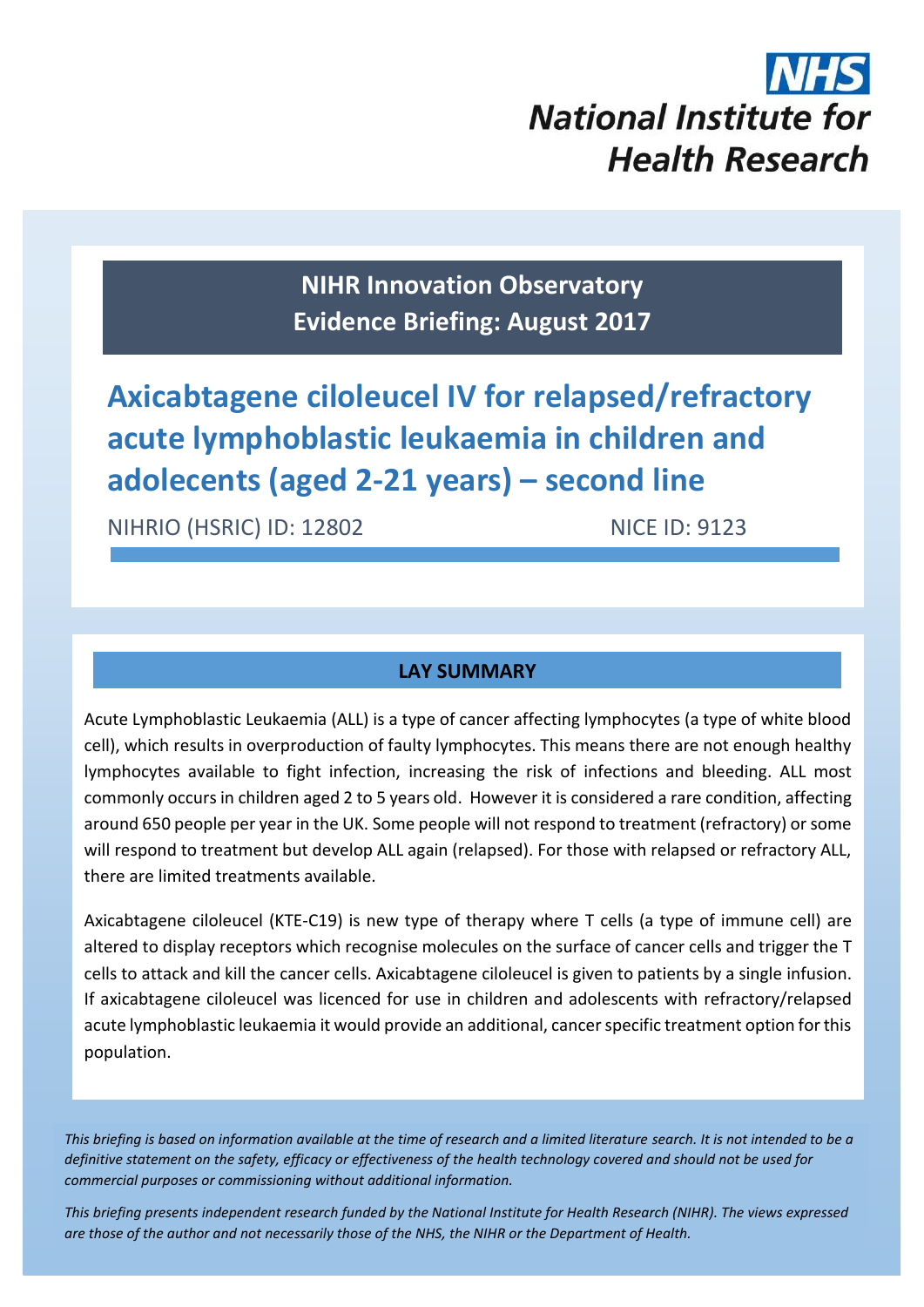#### **TARGET GROUP**

Acute Lymphoblastic Leukaemia (ALL); B-precursor; primary refractory/relapsed disease after second or later therapy, or relapse after transplant; paediatric and adolescent (2-21 years) patients – second line

#### **TECHNOLOGY**

#### **DESCRIPTION**

Axicabtagene ciloleucel (anti-CD19 CAR T cell therapy; KTE-C19 CAR; KTEC-19) is a therapy comprised of genetically engineered autologous T cells with anti-CD19 Chimeric Antigen Receptors (CARs). The CAR consists of an antibody fragment (or target binding domain) which allows the CAR to recognise CD19, which is present on the surface of cancer cells, and signalling domains which activates the T cells to attack and kill the cancer cells.<sup>1</sup> Axicabtagene ciloleucel is intended for use in the treatment of various cancers.

In the phase I/II study, axicabtagene ciloleucel is administered intravenously by a single infusion 0.5 x 10\*6 – 2 x 10\*6 anti-CD19 CAR T cells/kg following a chemotherapy regimen of fludarabine and cyclophosphamide.[16](#page-5-0)

Axicabtagene ciloleucel does not currently have Marketing Authorisation in the EU for any indication.

Axicabtagene ciloleucel, manufactured by a slightly different process, is currently in pre-registration in the EU for use in Diffuse Large B-cell Lymphoma, Primary Mediastinal B-cell Lymphoma, and transformed Follicular Lymphoma.

Axicabtagene ciloleucel is currently in phase II trials for Mantle cell Lymphoma (second line therapy) and phase III trials for Acute Lymphoblastic Leukaemia in adults.

#### **INNOVATION and/or ADVANTAGES**

If licensed, axicabtagene ciloleucel will offer an additional treatment option for children and adolescents with relapsed/refractory Acute Lymphoblastic Leukaemia, for which there are few available treatments. As a targeted immunotherapy, axicabtagene ciloleucel may have the potential to improve remission rates in children and adults with relapsed/refractory B-precursor ALL after second of later therapy or after transplant.<sup>2</sup>

#### **DEVELOPER**

Kite Pharma

#### **AVAILABILITY, LAUNCH or MARKETING**

Axicabtagene ciloleucel is designated EU Orphan drug status for:

- Diffuse large B-cell lymphoma (December 2014)
- Mantle cell lymphoma (September 2015)
- Follicular lymphoma (November 2015)
- Acute lymphoblastic leukaemia (November 2015)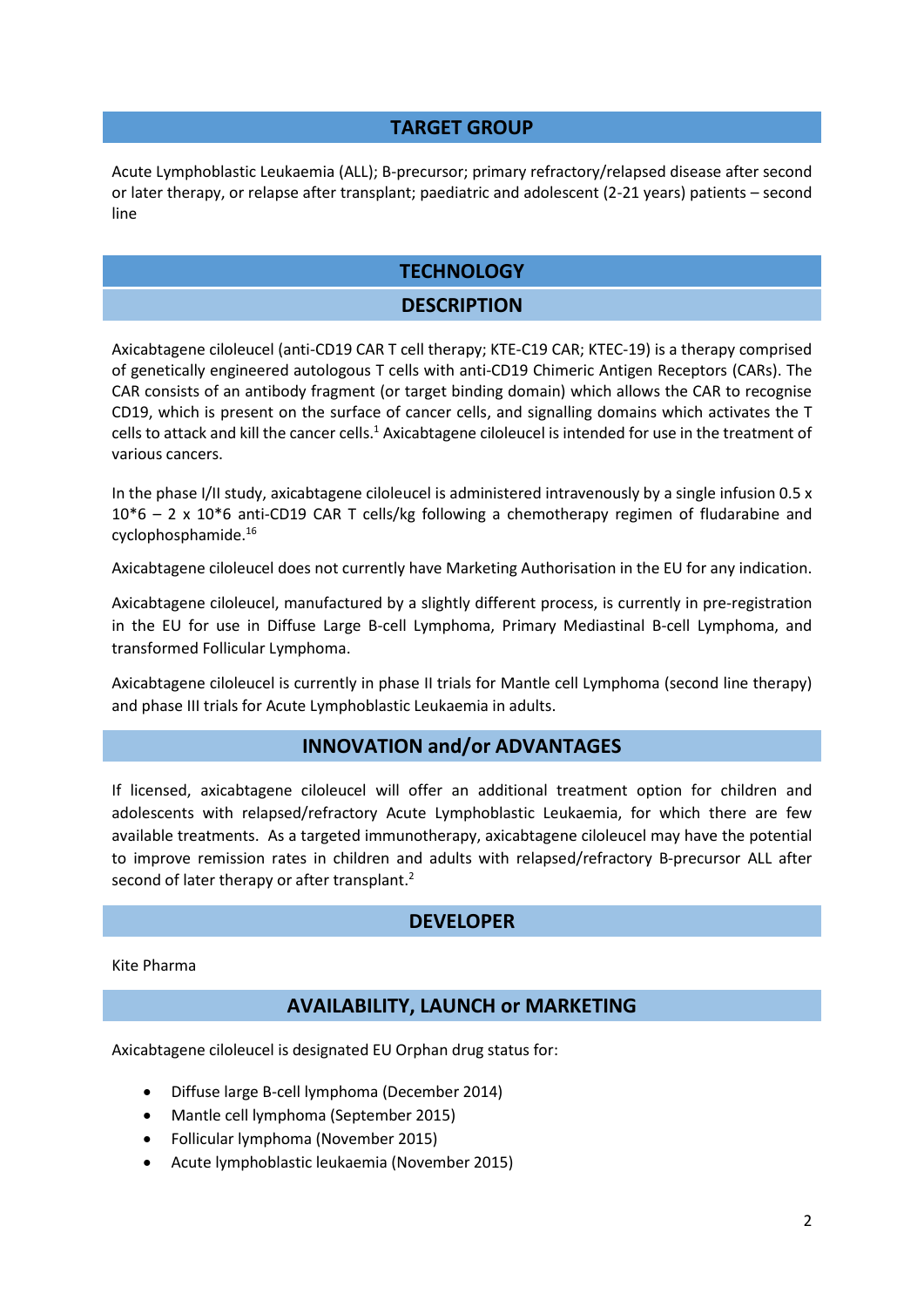Chronic Lymphoblastic Leukaemia (November 2015)

Axicabtagene ciloleucel was awarded PRIME status for diffuse large B-cell lymphoma by the European Medicines Agency (EMA) in June 2016.

Axicabtagene ciloleucel is designated US Orphan drug status for:

- Diffuse large B-cell lymphoma (March 2014)
- Mantle cell lymphoma (May 2016)
- Follicular lymphoma (May 2016)
- Acute lymphoblastic leukaemia (April 2016)
- Chronic Lymphoblastic Leukaemia (April 2016)
- Primary Mediastinal B-cell Lymphoma (April 2016)

Axicabtagene ciloleucel was designated Breakthrough Therapy for Follicular lymphoma, Diffuse Large B-cell lymphoma and Primary Mediastinal B-cell lymphoma by the Food and Drugs Administration (FDA) in the US in December 2015.

# **PATIENT GROUP**

#### **BACKGROUND**

Acute Lymphocytic Leukaemia (ALL) is a form of white blood cell cancer in which lymphoblast cells are overproduced and, as the name suggests, the disease develops acutely over days to weeks. As these cancerous lymphoblast cells do not mature they cannot fight infections (as normal white blood cells do). Overproduction of cancerous ALL cells also mean the cells fill space within the bone marrow, meaning there is inadequate space in the bone marrow to produce healthy platelets, white and red blood cells. ALL can spread to other parts of the body (commonly the lymph nodes, liver, spleen, CNS and testicles) causing swelling and dysfunction of those organs.<sup>3, 4</sup> There are two types of ALL; Blymphoblastic leukaemia and T-lymphoblastic leukaemia, named after the white blood cell which has become cancerous. B-precursor ALL affect the Precursor cells and is the most common type of ALL in adults. ALL of the mature B cells is characterised by genetic changes and is known as Burkitt type ALL. T-precursor ALL affect the precursor T cells and is more likely to occur in young adults and men.<sup>5</sup>

<span id="page-2-0"></span>ALL is a rare condition, affecting approximately 650 people per year in the UK. It is more common in adult females and children, with 85% of cases affecting those <15 years old (most commonly between 2 to 5 years old). Most symptoms in ALL are caused by lack of available healthy blood cells and include; pale skin, tiredness, breathlessness, frequent infections, unusual and frequent bleeding (e.g. bleeding gums and nose bleeds), high temperature, night sweats, bone and joint pain, swollen lymph nodes, liver and spleen, weight loss and purple skin rash (purpura).<sup>6</sup> It is unclear what causes the genetic mutations which result in ALL, but several risk factors to the development of ALL have been identified, which include; presence of certain genetic disorder (Down's syndrome, Fanconi anaemia and ataxia telangiectasia), previous chemotherapy (related the amount of treatment received and types of chemotherapy medicines – etoposide, mitoxantrone, amsacrine and idarubicin), being obese or overweight, having a weakened immune system (e.g. from HIV/AIDS), exposure to radiation and benzene and prenatal exposure to smoking and caffeine.<sup>[6,](#page-2-0) 7</sup>

ALL can cause numerous physical complications which can all impact on general health and quality of life including increase frequency and severity of infections and potential for serious bleeding (although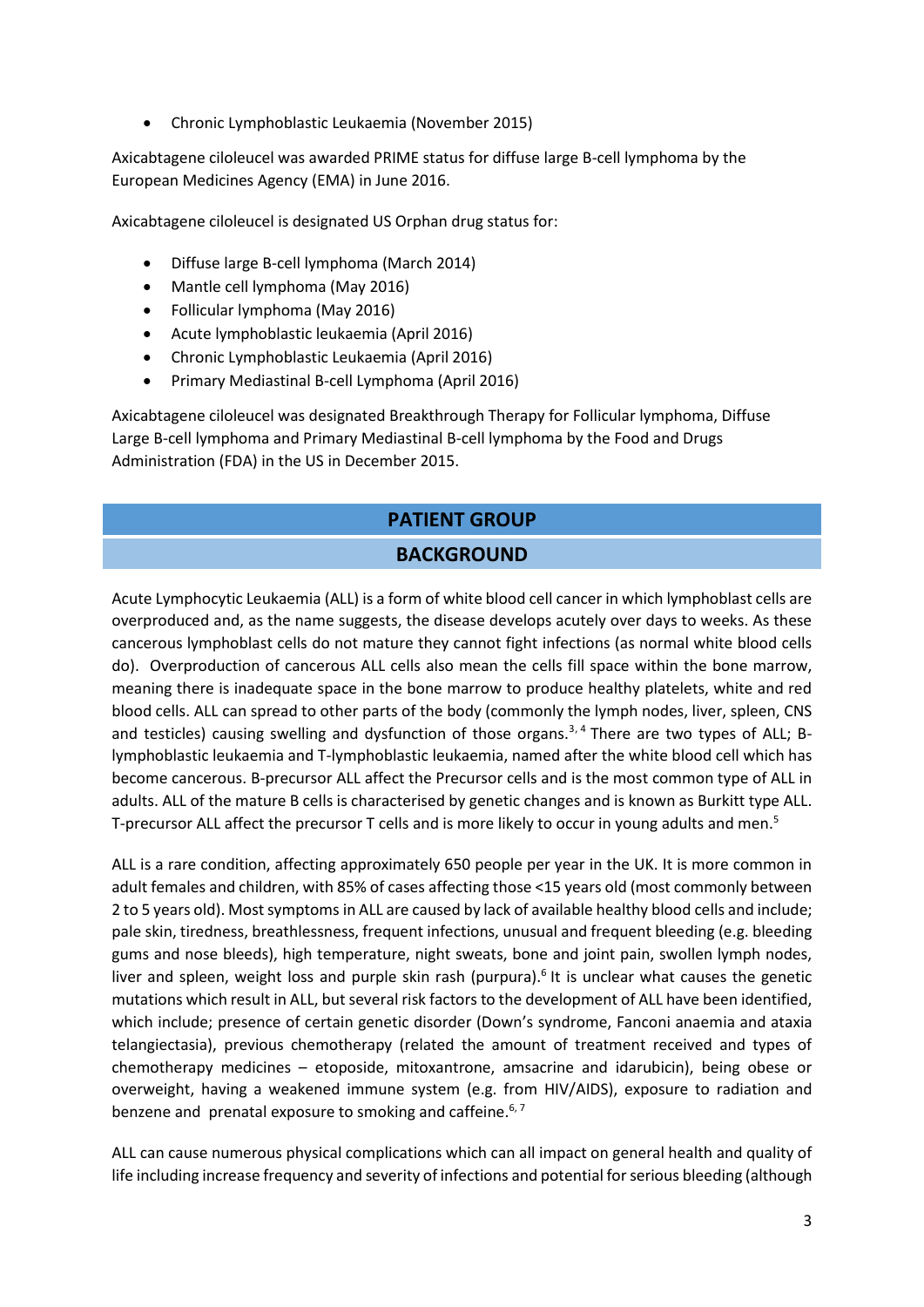this is rare) including intracranial, pulmonary and gastrointestinal haemorrhages. Treatments used in ALL can also cause temporary and sometimes permanent infertility, particularly in those receiving high doses of chemotherapy and radiotherapy in preparation for stem cell and bone marrow transplants. Being diagnosed with leukaemia can be very psychologically distressing and stressful for children with ALL and their parents and could trigger anxiety and depression.<sup>8</sup>

#### **CLINICAL NEED and BURDEN OF DISEASE**

In 2014 in the UK there was 758 new cases of ALL which equates to 1 per 100,000 people. 449 cases were in males (59%) and 309 (41%) in females, equating to a male: female incidence ratio of 15:10. ALL incidence is highest in children aged 0 to 4 years old at a rate of 6.4 per 100,000 in males (132 cases) and 5.6 per 100,000 in females (109 cases) in 2012-2014. Incidence rates then decrease as age increases with incidence rates of 3.6 and 2.9 per 100,000 for males and females aged 5 to 9 years, 2.2 and 1.4 per 100,000 for males and females aged 10 to 14 years and 1.6 and 0.9 per 100,000 for males and females aged 15 to 19 years in 2012 to 2014.<sup>9</sup>

ALL survival depends on age at diagnosis (with younger people having a better prognosis), and stage of ALL at diagnosis (with a poorer prognosis associated with presence of leukaemia cells in the CNS). There are no UK wide statistics for ALL survival. Data from the National Cancer Intelligence Network (NCIN) of ALL survival in England from 2008 to 2010 concluded:<sup>10</sup>

- 70% of all people with ALL will survive five years or more after diagnosis
- 90% people below 14 years with ALL will survive five years or more after diagnosis
- 70% people between 15 and 24 years old with ALL will survive five years or more after diagnosis
- 40% people aged between 25 and 64 years old with ALL will survive five years or more after diagnosis
- 15% people above 65 years old with ALL will survive five years or more after diagnosis

ALL accounts for less than 1% of cancer deaths in the UK (based on 2014 data) at a total of 238 deaths. Of these, 52% (n=123) of deaths were in males and 48% (n= 115) of deaths were in females (ratio of 11:10). Age standardised rates of ALL mortality in the UK in 2014 were 0.4 per 100,000 people. Mortality is strongly associated with age, with mortality rates increasing as age increases. ALL mortality is generally lowest in children, with mortality (between 2012 to 2014) at a rate of 0.2 and 0.3 per 100,000 in males and females respectively in children aged 0 to 4 years old, 0.2 per 100,000 in male and female children aged 5 to 14 years old and 0.4 and 0.1 per 100,000 in male and female children aged 15 to 19 years respectively.<sup>11</sup>

In 2015 to 2016, there were 60,087 admissions (21,003 aged 0 to 18 years) for lymphoid leukaemia (ICD-10: C91) in England, resulting in 68,028 bed days and 62,290 finished consultant episodes.<sup>12</sup>

### **PATIENT PATHWAY**

#### **RELEVANT GUIDANCE**

#### **NICE GUIDANCE**

 NICE technology appraisal guidance in development. Leukaemia (acute lymphoblastic) – dasatinib (ID386). Expected date of issue to be confirmed.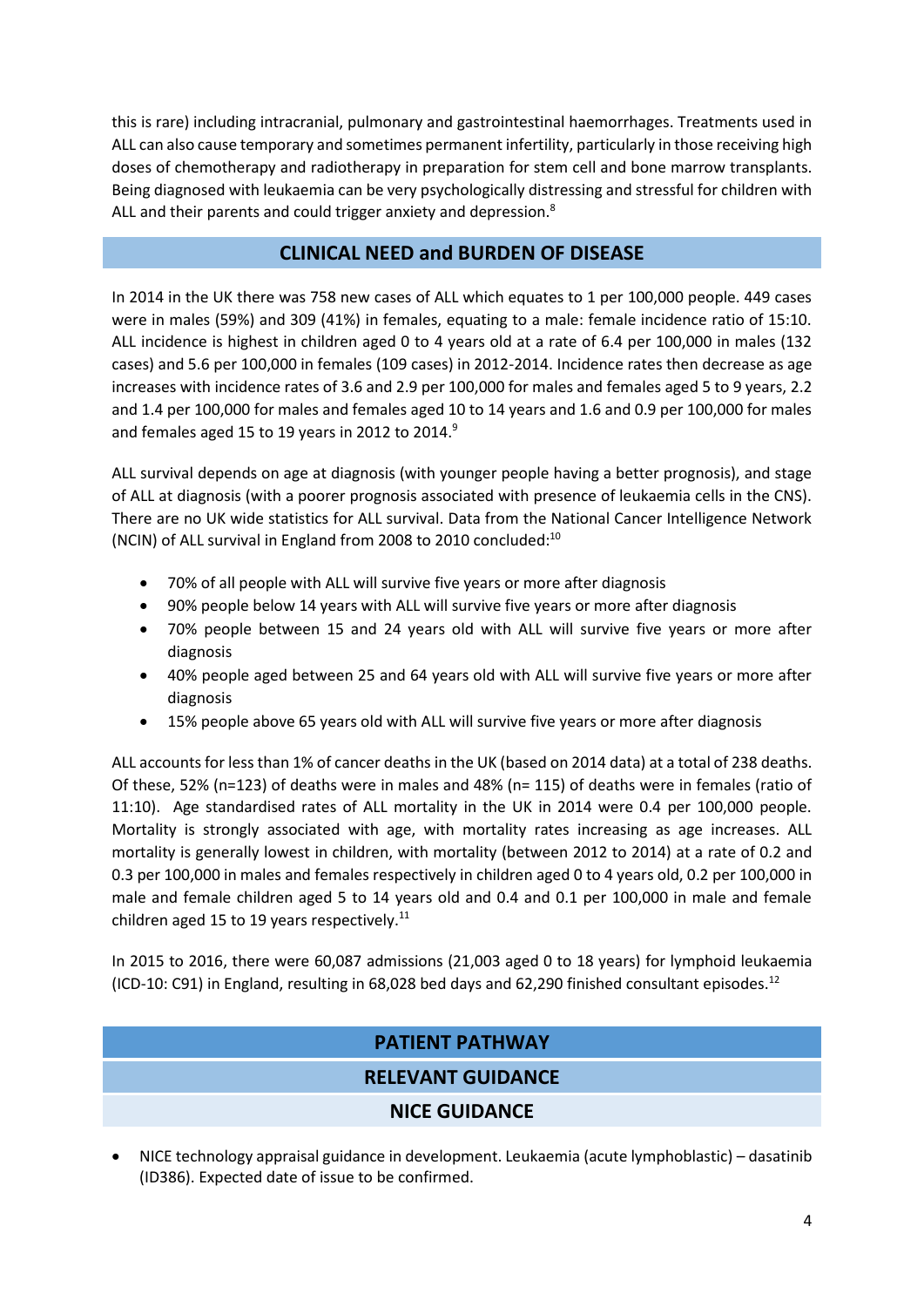- NICE technology appraisal guidance in development. Clofarabine for treating acute lymphoblastic leukaemia in children after 2 therapies (ID1033). Expected date of issue to be confirmed.
- NICE technology appraisal guidance in development. Leukaemia (acute lymphoblastic) erythrocyte encapsulated asparaginase (ID864). Expected date of issue to be confirmed.
- NICE technology appraisal guidance in development. Blinatumomab for treating Philadelphia chromosome positive relapsed or refractory acute lymphoblastic leukaemia (ID1008). Expected 24 October 2018.
- NICE technology appraisal guidance in development. Blinatumomab for acute lymphoblastic leukaemia (ID1036). Expected 18 July 2018.
- NICE technology appraisal guidance in development. Nelarabine for treating acute lymphoblastic leukaemia after two therapies (ID1034). Expected 27 December 2017.
- NICE Technology appraisal guidance in development. Inotuzumab ozogamicin for treating relapsed or refractory acute lymphoblastic leukaemia (ID893). Expected 27 September 2017.
- NICE technology appraisal guidance. Ponatinib for treating chronic myeloid leukaemia and acute lymphoblastic leukaemia (TA451). June 2017.
- NICE technology appraisal guidance. Blinatumomab for previously treated Philadelphia chromosome negative acute lymphoblastic leukaemia (TA450). June 2017.
- NICE technology appraisal guidance. Pegaspargase for treating acute lymphoblastic leukaemia (TA408). September 2016.
- NICE guidance. Haematological cancers: improving outcomes (NG47). May 2016.

#### **NHS ENGLAND and POLICY GUIDANCE**

- NHS England. 2013/14 NHS Standard Contract for Haematopoietic Stem Cell Transplantation (adult). B04/S/a.
- NHS England. 2013/14 NHS Standard Contract for Medical Genetics (all ages). E01/S/a.
- NHS England. Clinical Commissioning Policy: Haematopoietic Stem Cell Transplantation. NHSCB/B04/P/a. April 2013.
- NHS England. Clinical Commissioning Policy: Second allogenic haematopoietic stem cell transplant for relapsed disease (all ages). NHSE 16068/P. February 2017.

#### **OTHER GUIDANCE**

- **•** D. Hoelzer, R. Bassan, H. Dombret, A. Fielding, J. M. Ribera and C. Buske. Acute Lymphoblastic Leukaemia: ESMO Clinical Practice Guidelines. *Ann Oncol* (2016) 27 (suppl 5): v69-v82.
- The National Comprehensive Cancer Network. Acute Lymphoblastic Leukaemia. V1. 2017. Available from[: https://www.nccn.org/patients/guidelines/all/#1.](https://www.nccn.org/patients/guidelines/all/#1)

#### **CURRENT TREATMENT OPTIONS**

As ALL is a rapidly progressing disease, treatment usually commences days after diagnosis. In general, the treatment for ALL is carried out in three main stages:<sup>[13,](#page-5-1) [14,](#page-5-2) [15](#page-5-3)</sup>

- Induction stage (weeks to months) the aim of this stage is to kill leukaemia cells in the bone marrow and restore the balance of healthy cells in the blood:
	- o Chemotherapy: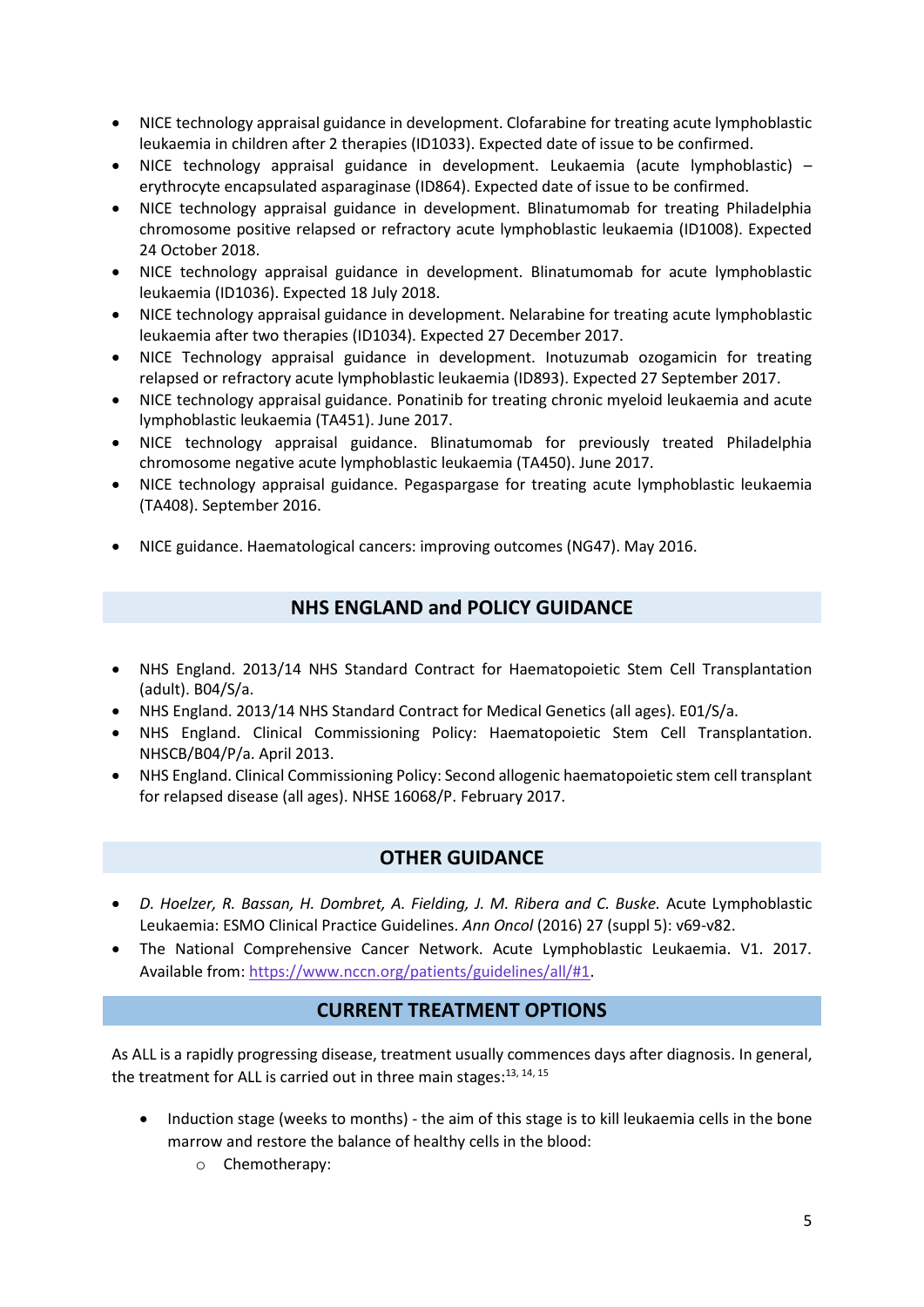- Oral and IV administration
- Methotrexate administered into the cerebrospinal fluid by lumbar puncture
- o Targeted therapies which include drugs designed to identify and attack cancer cells by targeting specific proteins on the cancer cell.
	- **IMERGIFF 19.5 Imatinib (oral tablet). Only efficacious in subset of ALL patients who have the** Philadelphia chromosome abnormality.
	- Monoclonal antibodies (e.g. rituximab). Inotuzumab and blinotumumab have also been used but are not currently recommended by NICE.
- o Steroid therapy oral or intramuscular/venous administration
- o Blood transfusions as not enough healthy blood cells are produced
- o Antibiotics to prevent further infection
- $\circ$  Pegaspargase as part of antineoplastic combination therapy in children and adults
- Consolidation stage (months) the aim of this stage is to ensure any remaining cancer cells are killed by administering chemotherapy injections.
- Maintenance stage (two years) the aim of this stage is to prevent the leukaemia returning by administering oral chemotherapy and monitoring (by regular check-ups).

Alternative treatments can include radiotherapy in patients with advanced ALL that has spread to the central nervous system (CNS) or to prepare patients for bone marrow transplant, and stem cell and bone marrow transplant for patients who do not respond to chemotherapy (usually carried out in children and young people due to the physical strain of transplantation). 13, 14, 15

| <b>Trial</b>                    | ZUMA-4, NCT02625480, NCI-2016-00087, CDR778554, KTE-C19-104; children<br>and adolescents with relapsed/refractory B-precursor acute lymphoblastic<br>leukaemia; Axicabtagene ciloleucel only; phase I/II trial                                                    |
|---------------------------------|-------------------------------------------------------------------------------------------------------------------------------------------------------------------------------------------------------------------------------------------------------------------|
| <b>Sponsor</b>                  | <b>Kite Pharmaceuticals</b>                                                                                                                                                                                                                                       |
| <b>Status</b>                   | Ongoing - recruiting                                                                                                                                                                                                                                              |
| Source of<br><b>Information</b> | trial registry <sup>16</sup>                                                                                                                                                                                                                                      |
| Location                        | <b>USA</b>                                                                                                                                                                                                                                                        |
| <b>Design</b>                   | Non-randomised, open-label trial                                                                                                                                                                                                                                  |
| <b>Participants</b>             | N=75 planned; aged 2-21 years; B-precursor ALL; relapsed or refractory to first<br>or subsequent therapy.                                                                                                                                                         |
| <b>Schedule</b>                 | Single IV infusion of CAR transduced autologous T cells (axicabtagene<br>ciloleucel) at a targeted dose of $0.5 \times 10^{*}6 - 2 \times 10^{*}6$ anti-CD19 CAR+ T<br>cells/kg following conditioning chemotherapy regime (fludarabine and<br>cyclophosphamide). |
| Follow-up                       | Single IV infusion                                                                                                                                                                                                                                                |
| Primary                         | Phase I: Safety (Incidence of adverse events defined as dose limiting toxicities)                                                                                                                                                                                 |
| <b>Outcomes</b>                 | Phase II: Overall complete remission rate                                                                                                                                                                                                                         |
| Secondary<br><b>Outcomes</b>    | Duration of remission, minimum residual disease negative remission rate,<br>allogeneic stem cell transplant rate, overall survival.                                                                                                                               |
| <b>Key Results</b>              |                                                                                                                                                                                                                                                                   |

#### <span id="page-5-3"></span><span id="page-5-2"></span><span id="page-5-1"></span><span id="page-5-0"></span>**EFFICACY and SAFETY**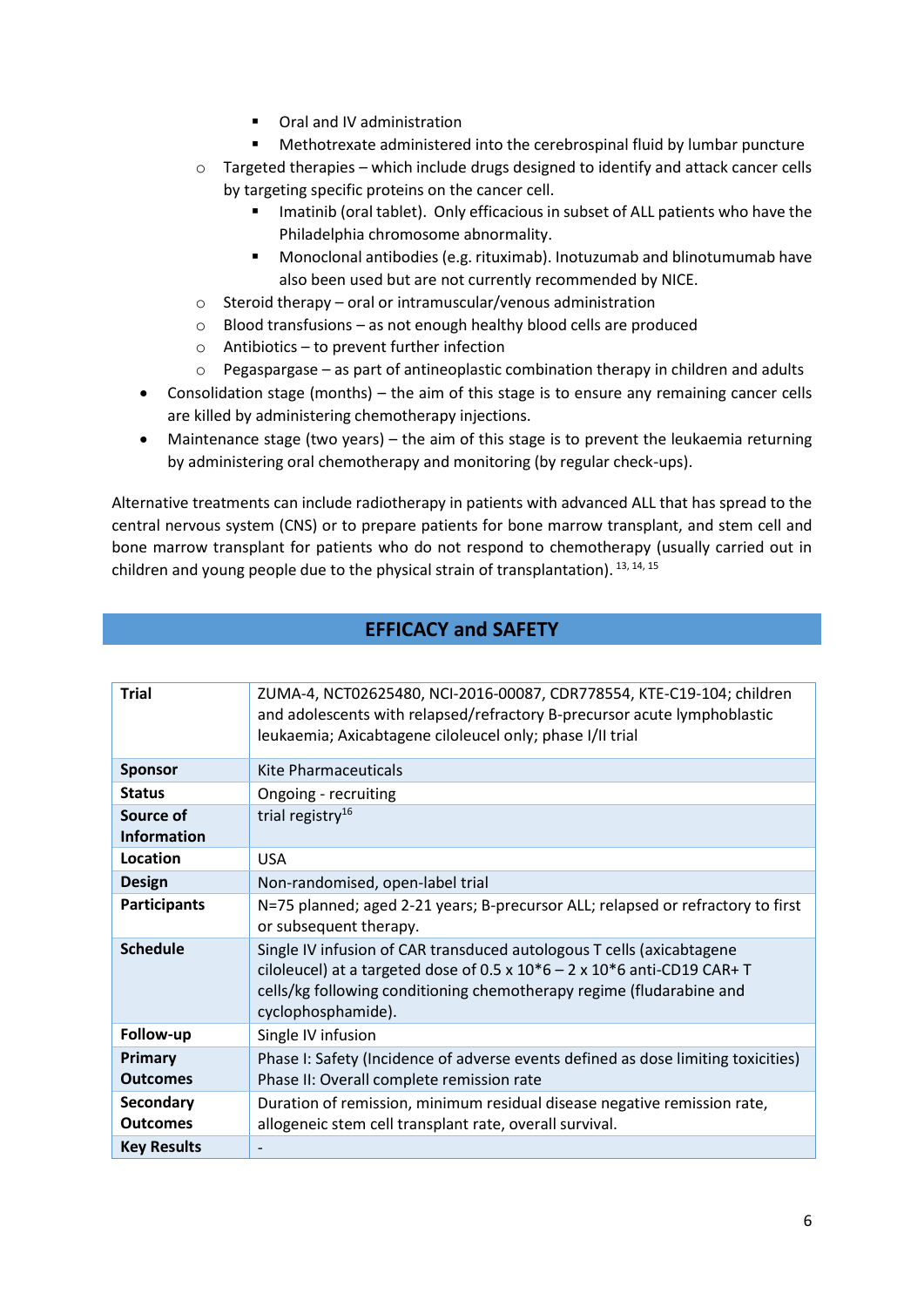| <b>Adverse effects</b><br>(AEs) | $\overline{\phantom{a}}$ |
|---------------------------------|--------------------------|
| Expected<br>reporting date      | June 2019                |

## **ESTIMATED COST and IMPACT**

#### **COST**

The cost of axicabtagene ciloleucel is not yet known.

*existing treatments*

# **IMPACT – SPECULATIVE IMPACT ON PATIENTS AND CARERS** ☐ Reduced mortality/increased length of survival  $\Box$  Reduced symptoms or disability ☒ Other: *improved patient convenience (reduced frequency of therapies)* □ No impact identified **IMPACT ON HEALTH and SOCIAL CARE SERVICES**  $\boxtimes$  Increased use of existing services  $\Box$  Decreased use of existing services ☐ Re-organisation of existing services ☐ Need for new services ☒ Other: *new staff training requirements,*  ☐ None identified *requirement for new facilities* **IMPACT ON COSTS and OTHER RESOURCE USE** ☐ Increased drug treatment costs ☐ Reduced drug treatment costs ☐ Other increase in costs ☐ Other reduction in costs ☒ Other: *uncertain unit cost compared to*  ☐ None identified

#### **OTHER ISSUES**